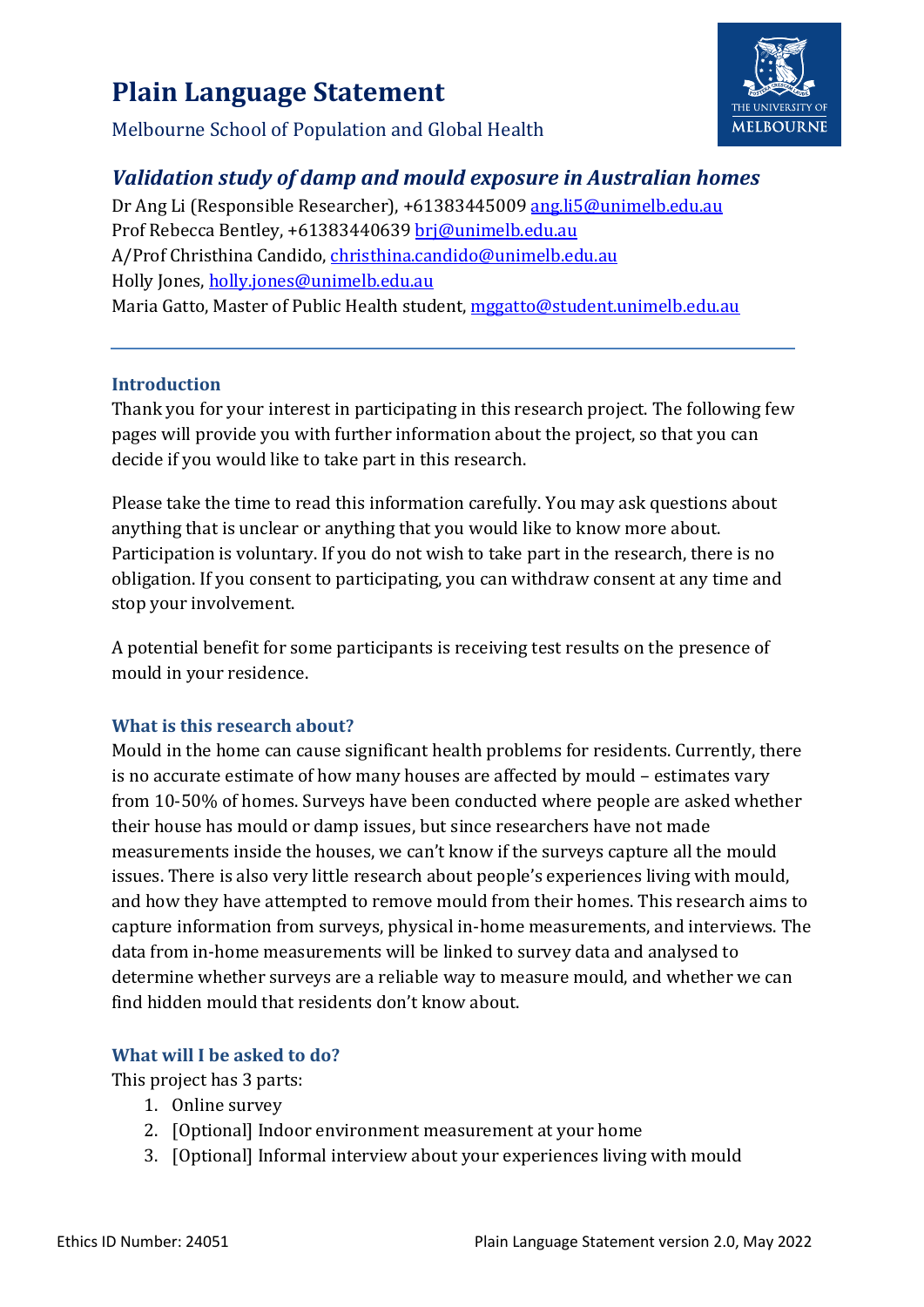All participants complete the online survey. If you wish to take part in the indoor environment measurement and/or the interview about living with mould, you can provide your contact details at the end of the online survey.

# **All participants – online survey**

You will be asked to complete an online survey about your house. The survey will take around 20 minutes.

The survey asks about:

- How your house is built
- Whether you have noticed problems with dampness and mould o If yes, details about dampness and mould
- Who lives in the house
- How the house is used.

You may choose not to answer any question. At the end of the survey, you will be asked if you are interested in participating in the indoor environment measurement and/or the interview about living with mould.

## **Indoor environment measurement – home visit**

This home visit is optional. If you provide your contact details and agree to be contacted:

- 1. We will contact you via your choice of phone or email to discuss the research and arrange a time for a researcher to visit your home.
- 2. During the visit, the researcher will:
	- Discuss the project with you and ask you to sign a consent form,
	- Take a vacuum sample from the floor of your living area and main bedroom to be tested for mould, and
	- Answer any questions you have about the research project.
- 3. The researcher will return one week after the initial visit to collect the data logger.

# **Informal interview about your experiences with mould in your current home**

This interview is optional. If you have mould in your home, we would like to invite you to participate in an optional informal in-depth interview. This can be in person at a location that suits you, or via video call. You will be able to talk about the topics most relevant to your situation.

The interview will be audio recorded if in person, or video recorded over Zoom (Zoom generated mp4 file). Only the audio file will be transcribed for analysis and the video file will be deleted. The recordings will be used to research new perspectives on the effects of residential mould on health and insight into why resolving mould issues in people's homes is difficult.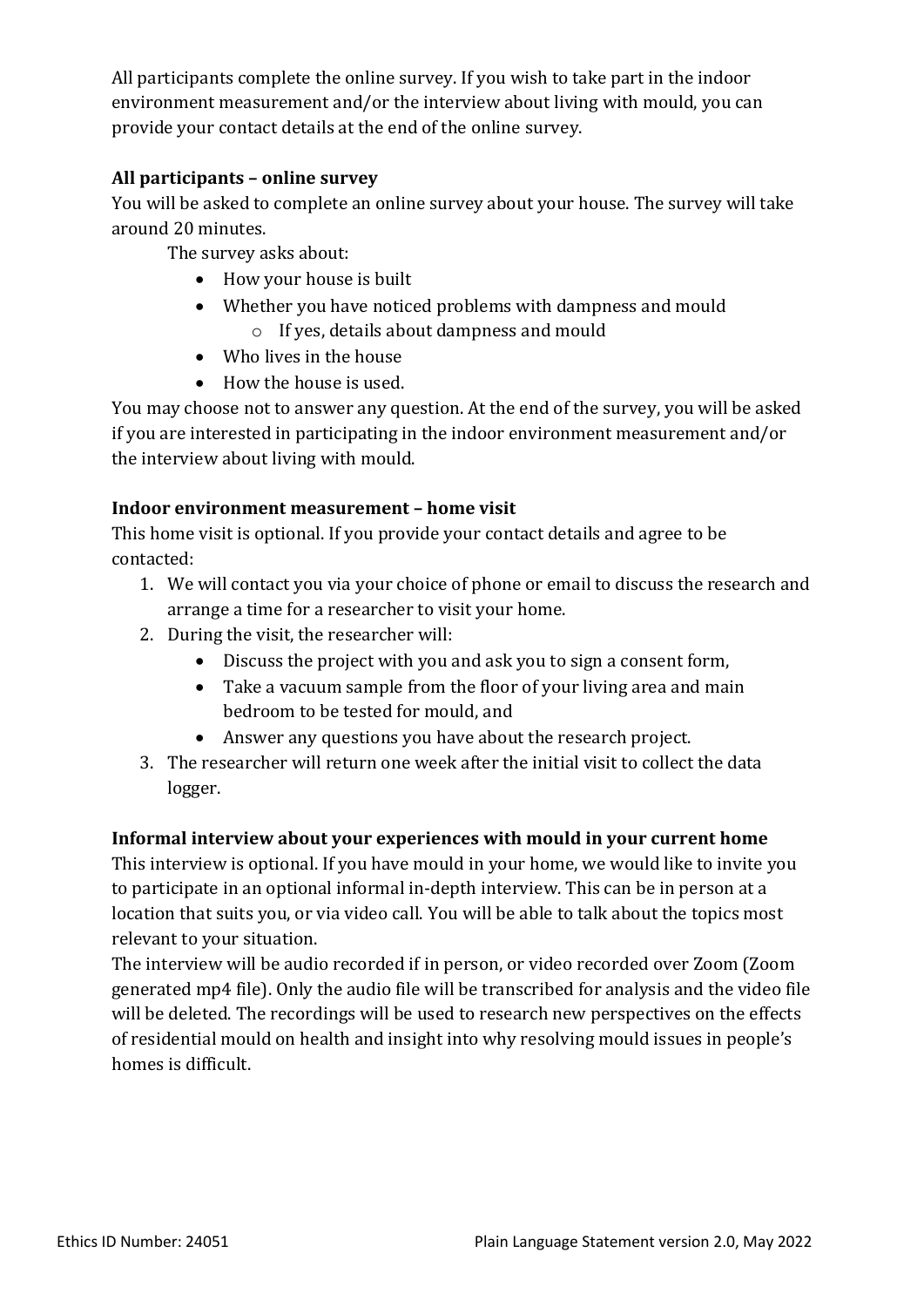#### **What are the possible benefits?**

For most participants there is no direct benefit to you personally for participating in the online survey. However, you will be contributing to research that has the potential to improve housing conditions and health.

# • **Helping researchers to find out how much dampness and mould is in Australian homes**

This project is investigating whether we can accurately determine if a home has mould based on people's responses to surveys. If we find that survey responses match the data from the sensor and vacuum sample, this will mean we can use surveys to make estimates of how much mould is in Australian homes. This information will be useful to governments and housing providers when planning mould remediation programs.

#### • **Individual mould reports**

If you opt-in to the home visit for indoor environment measurement, you can choose to receive a report about which mould species were detected in your home.

#### • **Providing insights into experiences living with mould**

If you opt-in to the interview, you will be providing your unique perspective on how mould has affected your life and health, and whether you've had success or failure in getting rid of mould. This may help to inform housing and health policy in the future by providing justification for mould removal and home remediation.

#### **What are the possible risks?**

The survey has questions about the condition of your house, which could cause distress if this is a difficult topic for you. For the home visit, a researcher visiting your house may cause discomfort. To make the research as comfortable as possible, you may:

- Choose the day and time that the researcher visits,
- Have someone else present in your home,
- Ask the researcher to leave at any time,
- Decide not to answer any interview questions,
- Withdraw from the research project at any time, including terminating the survey or interview, or asking us to remove the data logger early.

#### **Do I have to take part?**

No. Participation is completely voluntary. You may withdraw at any time. If you choose to withdraw, simply notify us at the email addresses above. Once you withdraw, we will destroy any indoor environmental data and interview data already collected (including audio recordings and transcriptions). It will then not be used in the final research project.

If you complete the online survey without providing any contact details at the final question, we will not be able to delete your responses as they are anonymous.